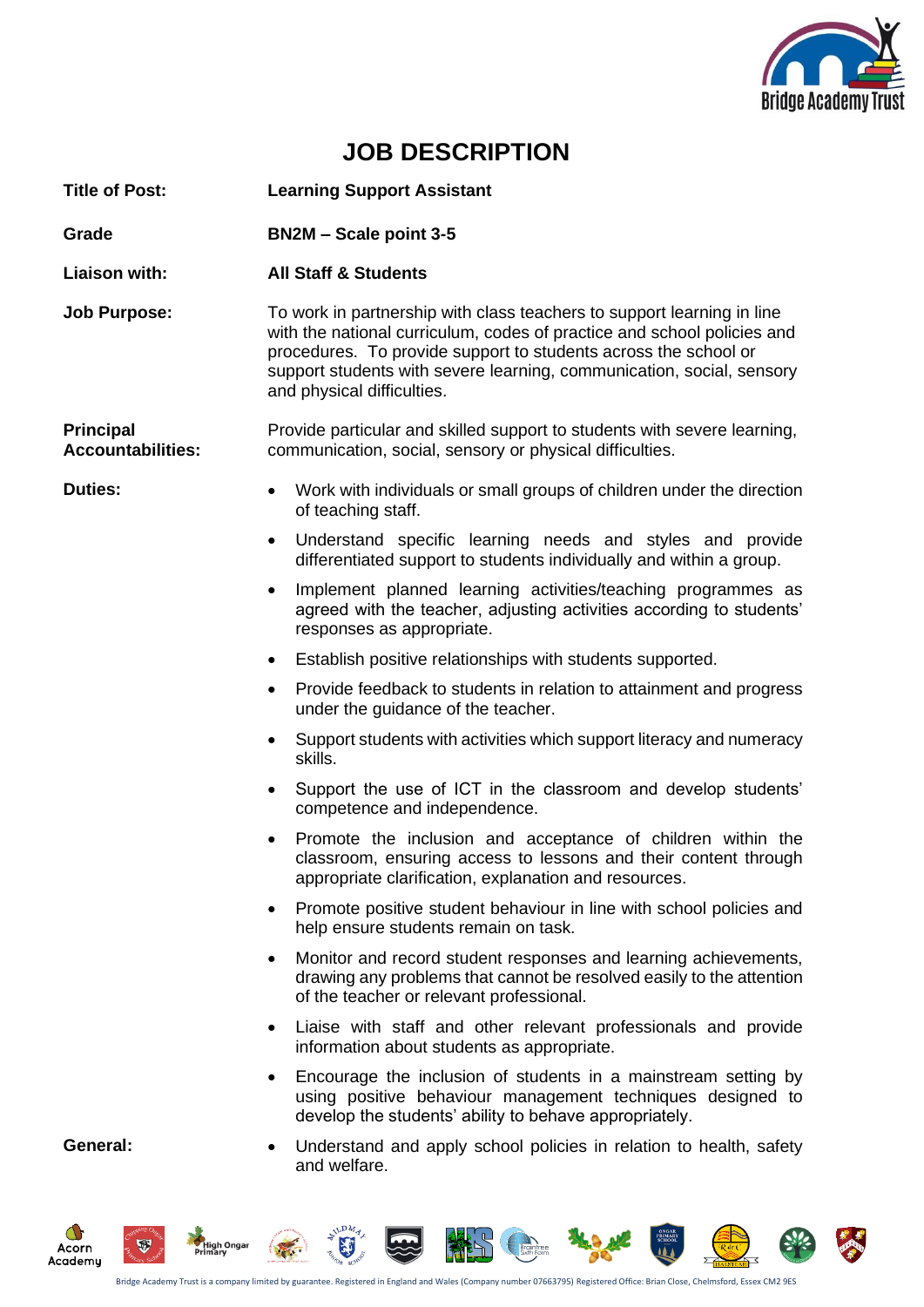

- Attend relevant training and take responsibility for own development.
- Attend relevant schools meetings as required.
- Respect confidentiality at all times.

## **NOTE:**

All staff are expected to:

- participate in the performance and development review process, taking personal responsibility for identification of learning, development and training opportunities in discussion with their line manager;
- comply with individual responsibilities, in accordance with the role, for health & safety in the workplace;
- Ensure that all duties and services provided are in accordance with the school's Equal Opportunities Policy.

The duties above are neither exclusive nor exhaustive and the post holder may be required by the Head Teacher to carry out appropriate duties within the context of the job, skills and grade.

Bridge Academy Trust is committed to safeguarding and promoting the welfare of children and young people and expects all staff and volunteers to share this commitment.